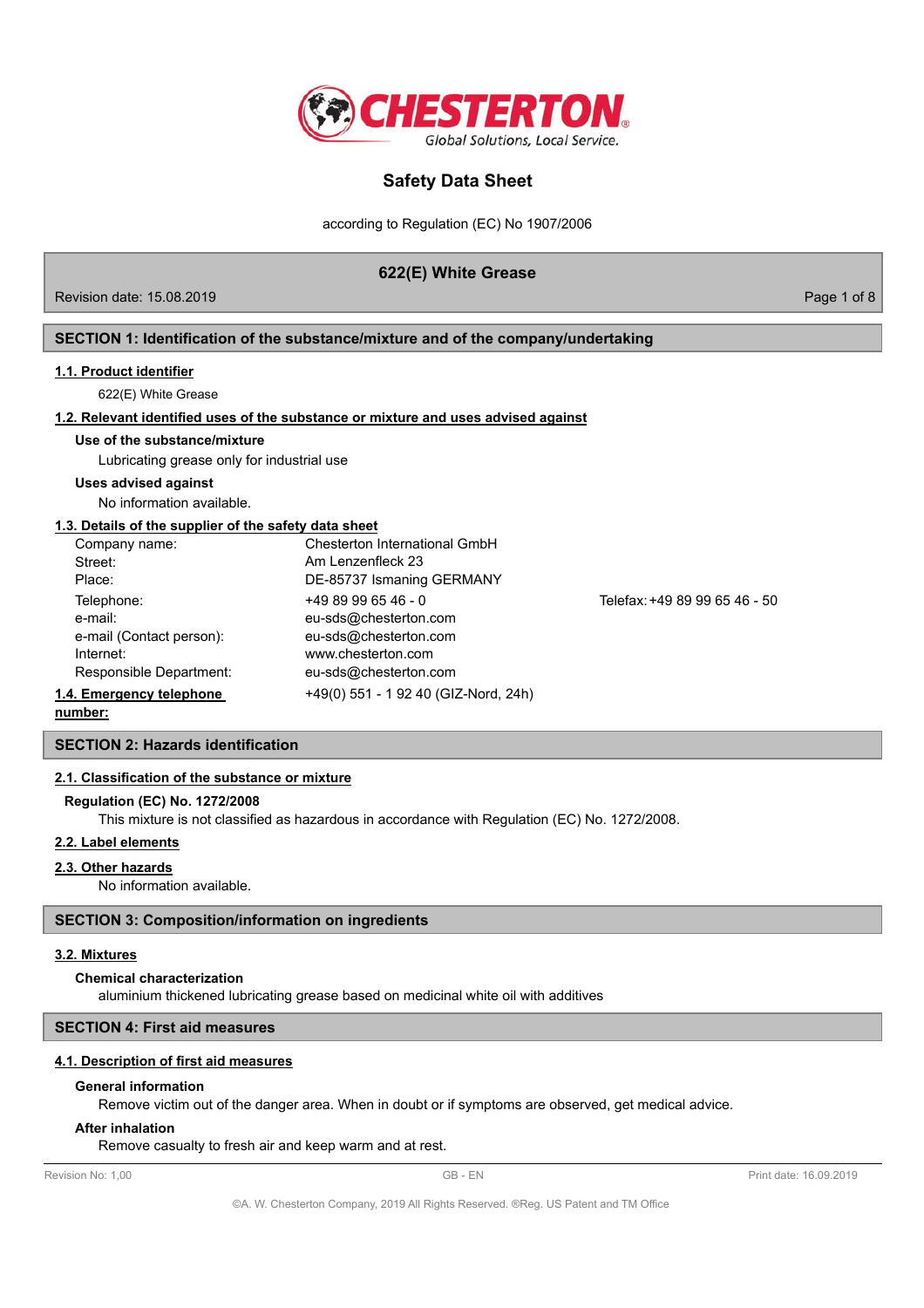

according to Regulation (EC) No 1907/2006

# **622(E) White Grease**

Revision date: 15.08.2019 Page 2 of 8

If breathing is irregular or stopped, administer artificial respiration. Call a physician immediately.

## **After contact with skin**

After contact with skin, wash immediately with plenty of water and soap.

In case of skin irritation, consult a physician.

## **After contact with eyes**

Rinse immediately carefully and thoroughly with eye-bath or water. Remove contact lenses, if present and easy to do. Continue rinsing. In case of eye irritation consult an ophthalmologist.

#### **After ingestion**

Rinse mouth thoroughly with water. Do NOT induce vomiting. IF SWALLOWED: Call a POISON CENTER/doctor// if you feel unwell.

## **4.2. Most important symptoms and effects, both acute and delayed**

No information available.

## **4.3. Indication of any immediate medical attention and special treatment needed**

First Aid, decontamination, treatment of symptoms.

## **SECTION 5: Firefighting measures**

### **5.1. Extinguishing media**

### **Suitable extinguishing media**

Foam, Extinguishing powder, Carbon dioxide (CO2), Sand

#### **Unsuitable extinguishing media**

Strong water jet

## **5.2. Special hazards arising from the substance or mixture**

In case of fire may be liberated: Carbon dioxide (CO2), Carbon monoxide, Nitrogen oxides (NOx)

## **5.3. Advice for firefighters**

Co-ordinate fire-fighting measures to the fire surroundings. In case of fire: Wear self-contained breathing apparatus.

#### **SECTION 6: Accidental release measures**

#### **6.1. Personal precautions, protective equipment and emergency procedures**

Use personal protection equipment. Avoid contact with skin, eyes and clothes.

#### **6.2. Environmental precautions**

Cover drains. Do not empty into drains.

## **6.3. Methods and material for containment and cleaning up**

Absorb with liquid-binding material (e.g. sand, diatomaceous earth, acid- or universal binding agents). Dispose of waste according to applicable legislation.

## **6.4. Reference to other sections**

Personal protection equipment: see section 8 SECTION 12: Ecological information Disposal: see section 13

## **SECTION 7: Handling and storage**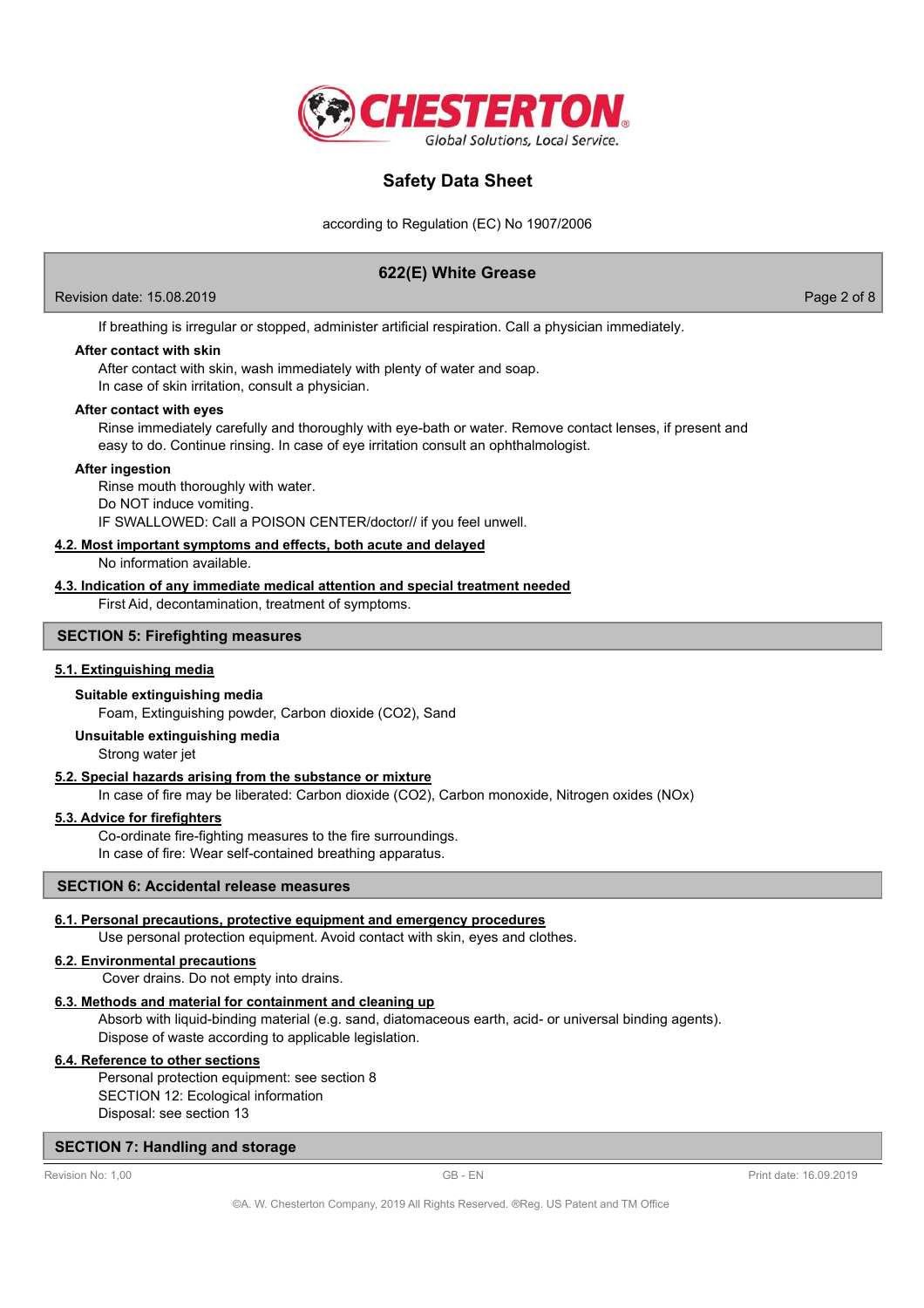

according to Regulation (EC) No 1907/2006

# **622(E) White Grease**

Revision date: 15.08.2019 Page 3 of 8

## **7.1. Precautions for safe handling**

### **Advice on safe handling**

Wear personal protection equipment (refer to section 8).

When using do not eat, drink, smoke, sniff. Wash hands before breaks and after work. Do not put any product-impregnated cleaning rags into your trouser pockets.

#### **Advice on protection against fire and explosion**

Measures to prevent fire: Usual measures for fire prevention. Environmental precautions: Do not allow to enter into surface water or drains.

#### **Further information on handling**

Special danger of slipping by leaking/spilling product.

**7.2. Conditions for safe storage, including any incompatibilities**

#### **Requirements for storage rooms and vessels**

Store in a cool dry place. Keep container tightly closed. Keep/Store only in original container. Protect against direct sunlight. Keep away from heat, hot surfaces, sparks, open flames and other ignition sources. No smoking. Protect against: Frost

storage temperature: <45°C

## **7.3. Specific end use(s)**

No information available.

## **SECTION 8: Exposure controls/personal protection**

#### **8.1. Control parameters**

#### **8.2. Exposure controls**

## **Appropriate engineering controls**

Provide adequate ventilation as well as local exhaustion at critical locations.

#### **Protective and hygiene measures**

Only wear fitting, comfortable and clean protective clothing.

Avoid contact with skin, eyes and clothes.

When using do not eat, drink, smoke, sniff. Wash hands and face before breaks and after work and take a shower if necessary.

Do not put any product-impregnated cleaning rags into your trouser pockets. Wash contaminated clothing prior to re-use. Apply skin care products after work.

#### **Eye/face protection**

Suitable eye protection:

Eye glasses with side protection goggles

# **Hand protection**

Suitable gloves type: NBR (Nitrile rubber) EN ISO 374 Wearing time with permanent contact: NBR (Nitrile rubber) Thickness of the glove material: >= 0,4 mm, Breakthrough time (maximum wearing time): >480 min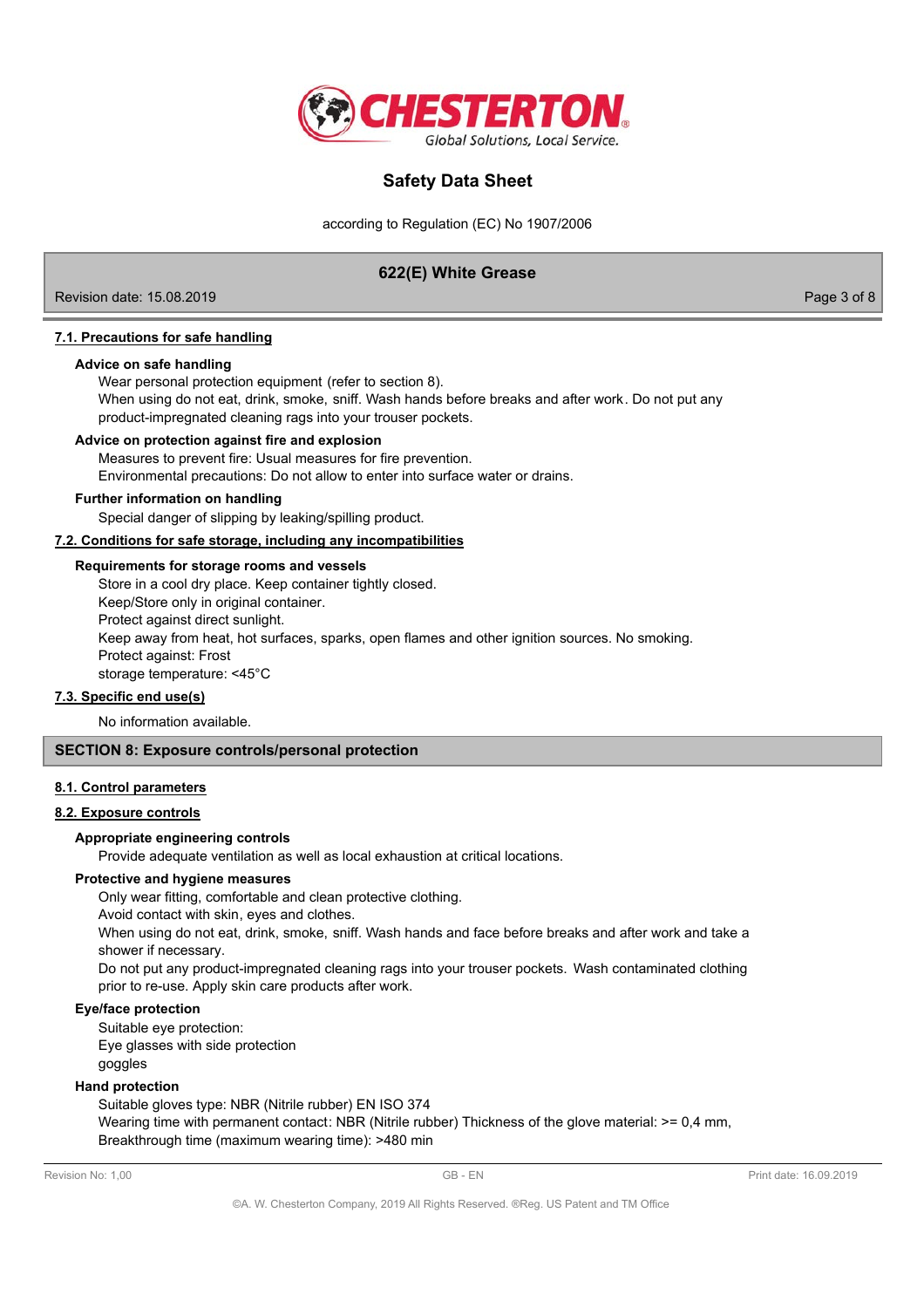

according to Regulation (EC) No 1907/2006

# **622(E) White Grease**

Revision date: 15.08.2019 Page 4 of 8

Wearing time with occasional contact (splashes): NBR (Nitrile rubber) Thickness of the glove material: >= 0,1 mm, Breakthrough time (maximum wearing time) > 30 min For special purposes, it is recommended to check the resistance to chemicals of the protective gloves

mentioned above together with the supplier of these gloves.

## **Skin protection**

Wear suitable protective clothing.

## **Respiratory protection**

Usually no personal respirative protection necessary. Wear breathing apparatus if exposed to vapours/dusts/aerosols. Filtering device (full mask or mouthpiece) with filter: A-P2

#### **SECTION 9: Physical and chemical properties**

#### **9.1. Information on basic physical and chemical properties**

| Physical state:<br>Colour:<br>Odour:                              | Paste<br>white<br>characteristic |                   |
|-------------------------------------------------------------------|----------------------------------|-------------------|
| pH-Value:                                                         |                                  | not applicable    |
| Changes in the physical state                                     |                                  |                   |
| Melting point:                                                    |                                  | not applicable    |
| Initial boiling point and boiling range:                          |                                  | No data available |
| Sublimation point:                                                |                                  | No data available |
| Softening point:                                                  |                                  | No data available |
| Pour point:                                                       |                                  | not applicable    |
| Flash point:                                                      |                                  | $>150$ °C         |
| <b>Flammability</b>                                               |                                  |                   |
| Solid:                                                            |                                  | No data available |
| Gas:                                                              |                                  | No data available |
| <b>Explosive properties</b><br>not explosive according to EU A.14 |                                  |                   |
| Lower explosion limits:                                           |                                  | No data available |
| Upper explosion limits:                                           |                                  | No data available |
| Ignition temperature:                                             |                                  | No data available |
| <b>Auto-ignition temperature</b>                                  |                                  |                   |
| Solid:                                                            |                                  | No data available |
| Gas:                                                              |                                  | No data available |
| Decomposition temperature:                                        |                                  | No data available |
| <b>Oxidizing properties</b><br>Not oxidising.                     |                                  |                   |
| Vapour pressure:                                                  |                                  | not applicable    |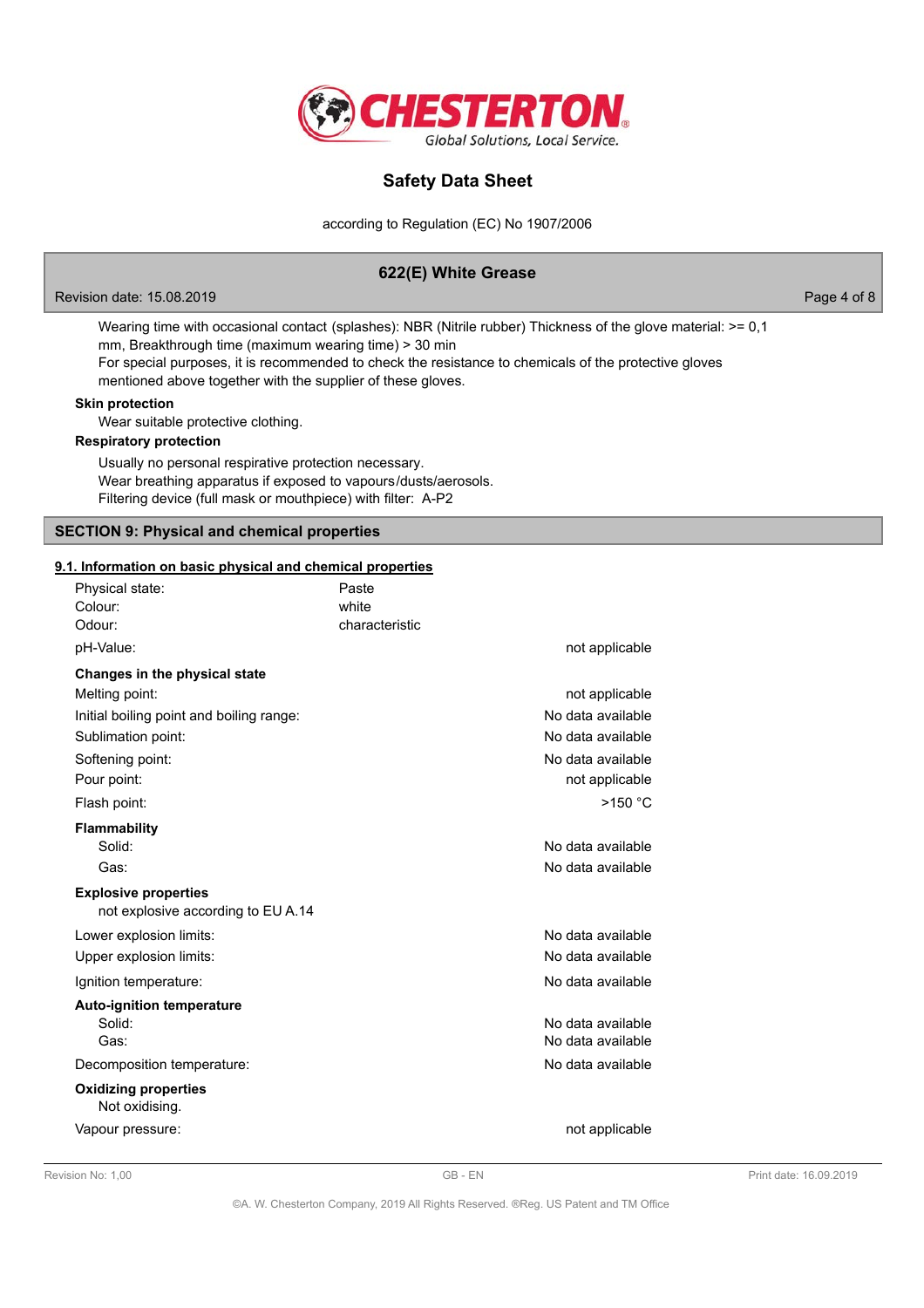

according to Regulation (EC) No 1907/2006

## **622(E) White Grease**

Revision date: 15.08.2019 Page 5 of 8

| Density (at $25^{\circ}$ C):                   | $<$ 1 g/cm <sup>3</sup> |
|------------------------------------------------|-------------------------|
| Water solubility:                              | No data available       |
| Solubility in other solvents<br>not determined |                         |
| Partition coefficient:                         | not applicable          |
| Vapour density:                                | No data available       |
| Evaporation rate:                              | No data available       |
| 9.2. Other information                         |                         |
| No information available.                      |                         |

# **SECTION 10: Stability and reactivity**

#### **10.1. Reactivity**

No information available.

## **10.2. Chemical stability**

The product is stable under storage at normal ambient temperatures.

## **10.3. Possibility of hazardous reactions**

No known hazardous reactions.

## **10.4. Conditions to avoid**

Keep away from heat, hot surfaces, sparks, open flames and other ignition sources. No smoking.

## **10.5. Incompatible materials**

Oxidising agent, strong

## **10.6. Hazardous decomposition products**

No known hazardous decomposition products.

### **SECTION 11: Toxicological information**

## **11.1. Information on toxicological effects**

#### **Acute toxicity**

Based on available data, the classification criteria are not met.

#### **Irritation and corrosivity**

Based on available data, the classification criteria are not met. Not an irritant.

#### **Sensitising effects**

Based on available data, the classification criteria are not met. not sensitising.

### **Carcinogenic/mutagenic/toxic effects for reproduction**

Based on available data, the classification criteria are not met. No information available.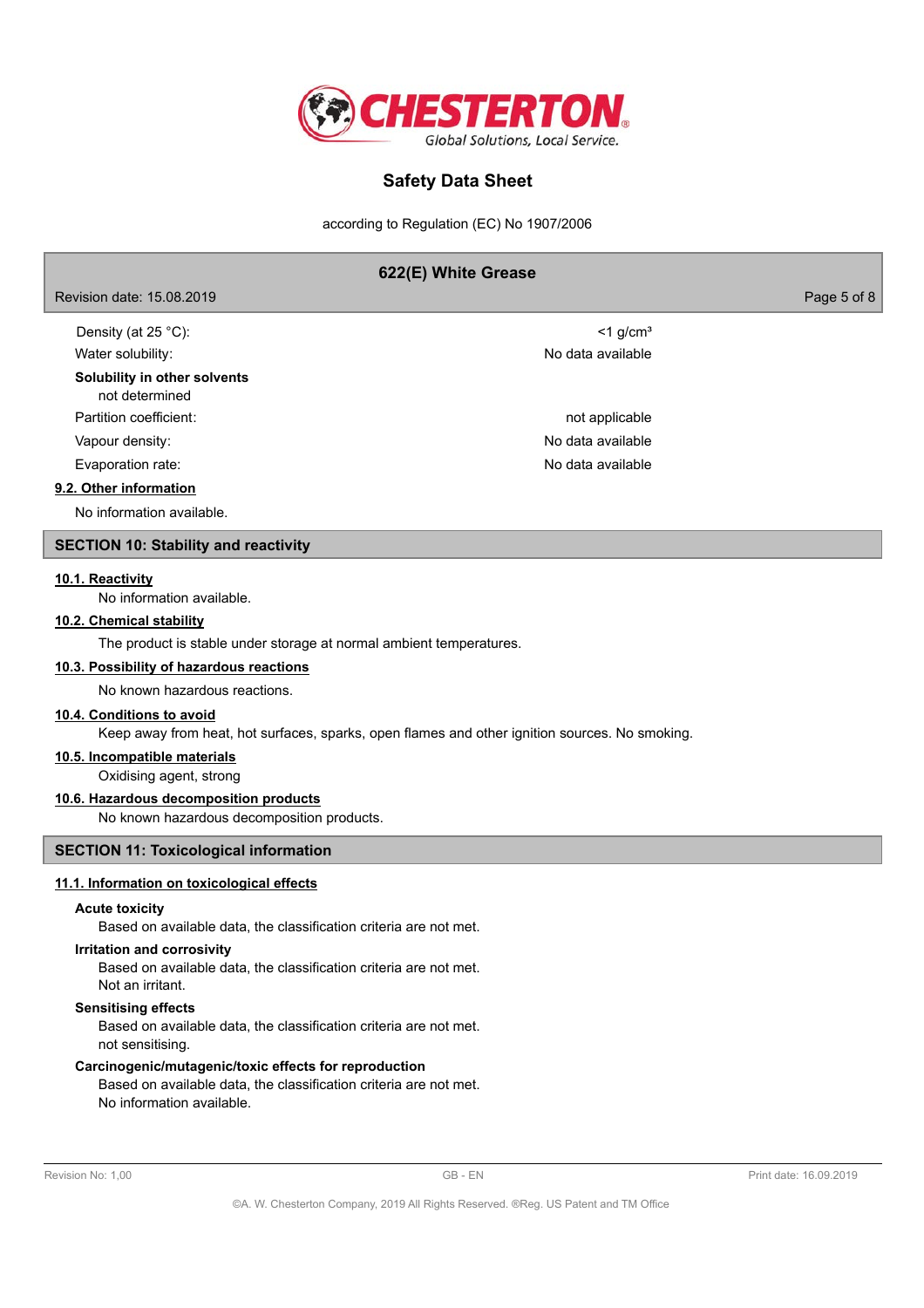

according to Regulation (EC) No 1907/2006

# **622(E) White Grease**

Revision date: 15.08.2019 Page 6 of 8

**STOT-single exposure**

Based on available data, the classification criteria are not met. No information available.

## **STOT-repeated exposure**

Based on available data, the classification criteria are not met. No information available.

## **Aspiration hazard**

Based on available data, the classification criteria are not met. No information available.

## **Specific effects in experiment on an animal**

No information available.

## **Additional information on tests**

No information available.

## **Practical experience**

#### **Observations relevant to classification**

No information available.

## **Other observations**

No information available.

## **Further information**

No information available.

## **SECTION 12: Ecological information**

## **12.1. Toxicity**

No information available.

# **12.2. Persistence and degradability**

No information available.

## **12.3. Bioaccumulative potential**

No information available.

## **12.4. Mobility in soil**

No information available.

## **12.5. Results of PBT and vPvB assessment**

The substances in the mixture do not meet the PBT/vPvB criteria according to REACH, annex XIII.

**12.6. Other adverse effects**

No information available.

## **Further information**

Do not allow uncontrolled discharge of product into the environment.

### **SECTION 13: Disposal considerations**

### **13.1. Waste treatment methods**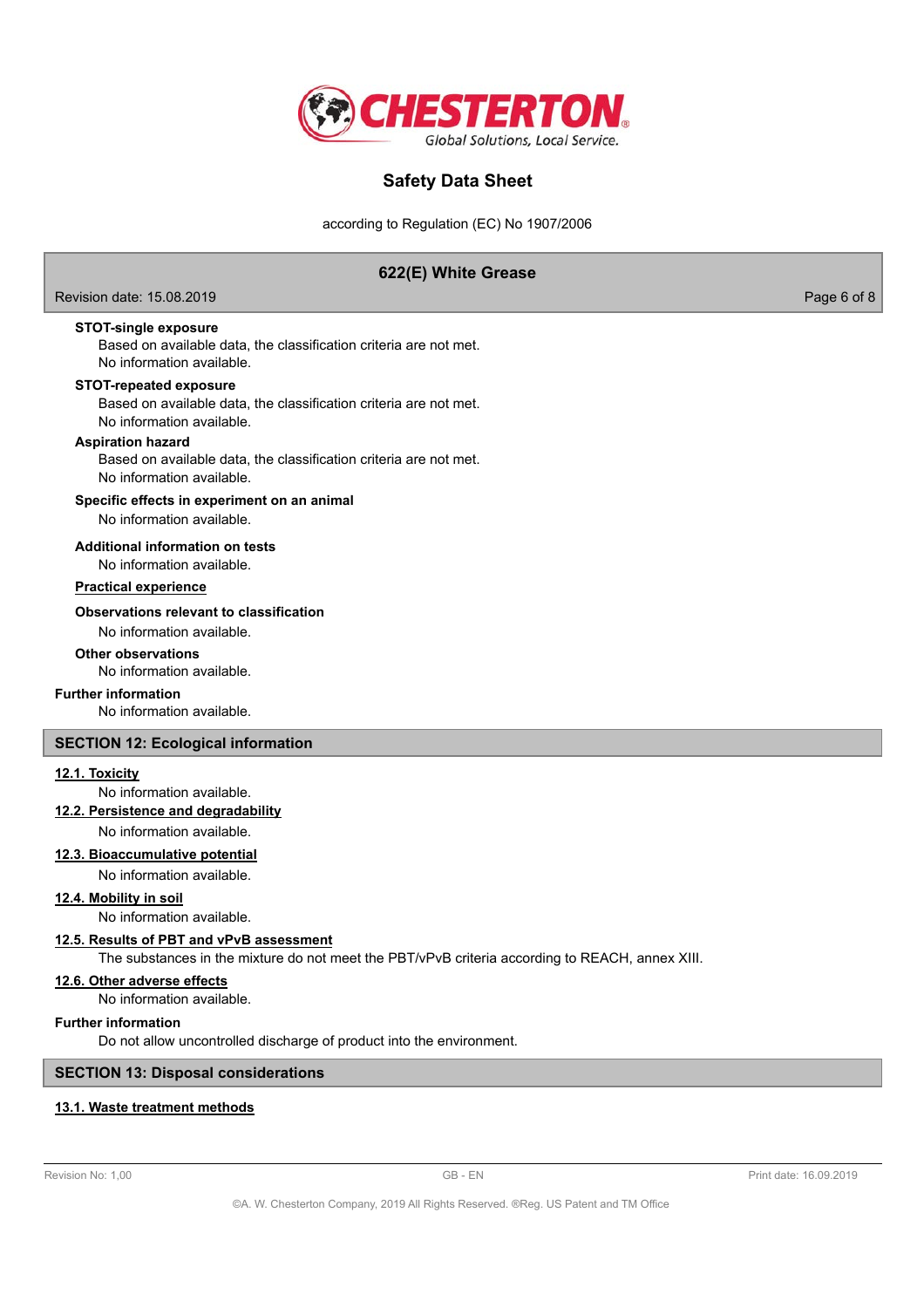

according to Regulation (EC) No 1907/2006

# **622(E) White Grease**

Revision date: 15.08.2019 Page 7 of 8

## **Advice on disposal**

The allocation of waste identity numbers/waste descriptions must be carried out according to the EEC, specific to the industry and process. Dispose of waste according to applicable legislation.

#### **Contaminated packaging**

Non-contaminated packages may be recycled. Packing which cannot be properly cleaned must be disposed of. Dispose of waste according to applicable legislation.

## **SECTION 14: Transport information**

**Land transport (ADR/RID) 14.1. UN number:** No dangerous good in sense of this transport regulation. **14.2. UN proper shipping name:** No dangerous good in sense of this transport regulation. **14.3. Transport hazard class(es):** No dangerous good in sense of this transport regulation. **14.4. Packing group:** No dangerous good in sense of this transport regulation. **Inland waterways transport (ADN) 14.1. UN number:** No dangerous good in sense of this transport regulation. **14.2. UN proper shipping name:** No dangerous good in sense of this transport regulation. **14.3. Transport hazard class(es):** No dangerous good in sense of this transport regulation. **14.4. Packing group:** No dangerous good in sense of this transport regulation. **Marine transport (IMDG) 14.1. UN number:** No dangerous good in sense of this transport regulation. **14.2. UN proper shipping name:** No dangerous good in sense of this transport regulation. **14.3. Transport hazard class(es):** No dangerous good in sense of this transport regulation. **14.4. Packing group:** No dangerous good in sense of this transport regulation. **Air transport (ICAO-TI/IATA-DGR) 14.1. UN number:** No dangerous good in sense of this transport regulation. **14.2. UN proper shipping name:** No dangerous good in sense of this transport regulation. **14.3. Transport hazard class(es):** No dangerous good in sense of this transport regulation. **14.4. Packing group:** No dangerous good in sense of this transport regulation. **14.5. Environmental hazards** ENVIRONMENTALLY HAZARDOUS: no Danger releasing substance: No dangerous good in sense of this transport regulation. **14.6. Special precautions for user** No information available. **14.7. Transport in bulk according to Annex II of Marpol and the IBC Code** No information available. **SECTION 15: Regulatory information**

### **15.1. Safety, health and environmental regulations/legislation specific for the substance or mixture**